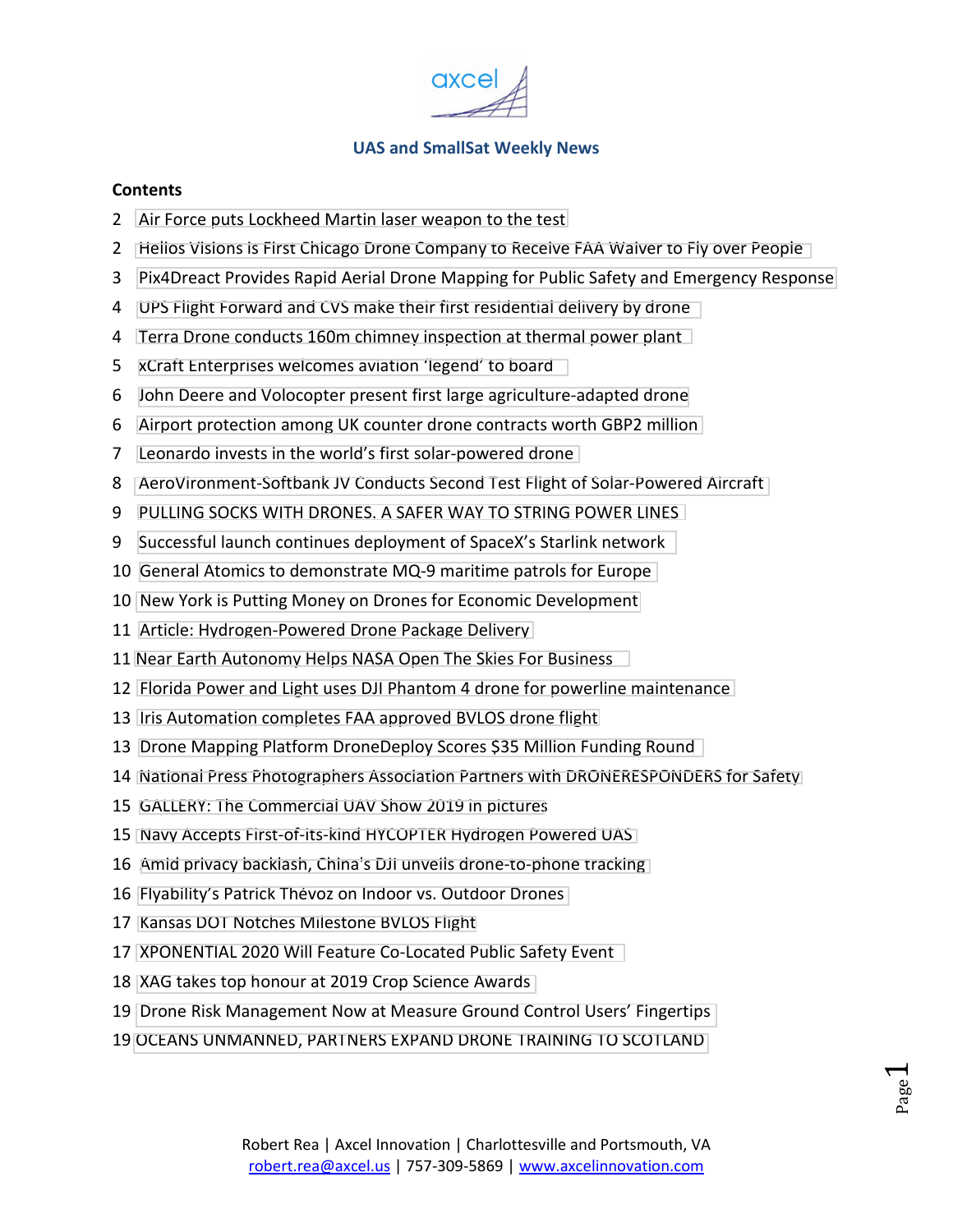

#### <span id="page-1-0"></span>**9Nov19**

**Air Force puts Lockheed Martin laser weapon to the test** Jon Skillings November 7, 2019



It's laser versus drone in the latest round of testing for directed-energy weapons. And according to Lockheed Martin, the lasers won. The defense contractor said Thursday that, in recent testing with the US Air Force, its Athena system locked onto and shot down multiple small drones, of both the fixed-wing and rotary-lift variety.

Athena (short for "advanced test high energy asset") is a spectral beam combined fiber laser, which means it's likely several lower-powered lasers hooked together to create a single higherpowered beam. Lockheed Martin declined to specify Athena's energy level in these tests.

The military is worried about the threat posed by drones, not just flying individually but also in swarms that could overwhelm conventional air defenses.

"The engagement scenarios were challenging, resembling real threat environments, ranges and flight paths," Lockheed Martin said. The testing took place at Fort Sill, Oklahoma. https://www.cnet.com/news/air-force-puts-lockheed-martin-laser-weapon-to-thetest/#ftag=CADf328eec

## **Helios Visions Is First Chicago Drone Company to Receive FAA Waiver to Fly**

**Over People** November 6, 2019 News



 The FAA's approval of Helios Visions 107.39 waiver makes the drone services organization the  $47<sup>th</sup>$  company in the United States and one of approximately 30 Unmanned Aircraft Systems service providers to receive this designation. With the waiver to fly over people and the ability to operate a drone at night, Helios

Visions demonstrates that the company takes proactive measures to make risk management a top priority.

Utilizing a ParaZero parachute that complies with ASTM F3322-18 (specifications for UAS deployable parachutes), Helios Visions' operations exceed industry standards while complementing its risk management philosophy. https://uasweekly.com/2019/11/06/heliosvisions-becomes-first-drone-services-company-in-chicago-to-receive-faa-waiver-to-fly-over-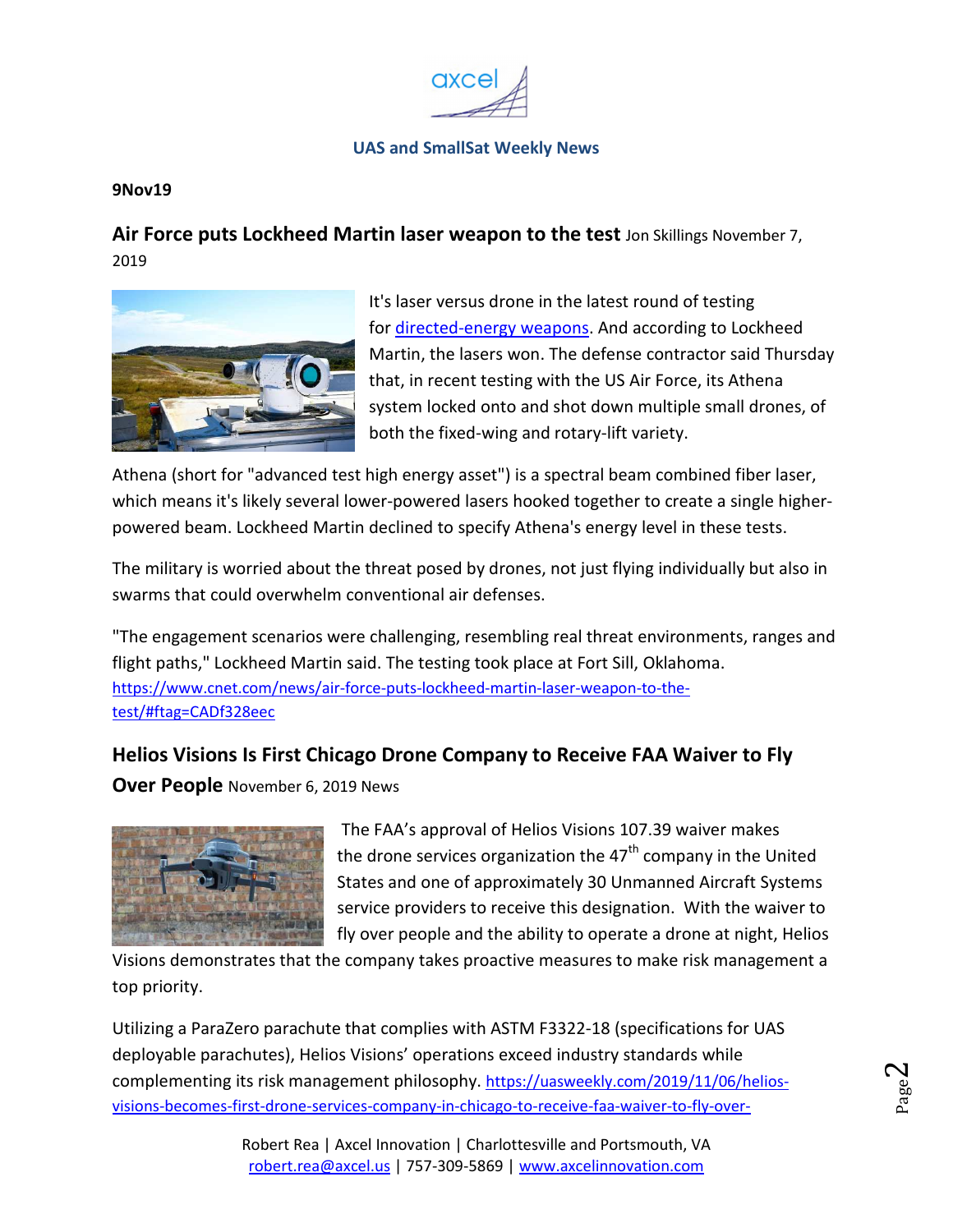

people/?utm\_source=newsletter&utm\_medium=email&utm\_campaign=uasweekly\_daily\_newsletter\_1 1\_07\_2019&utm\_term=2019-11-07

## <span id="page-2-0"></span>**Pix4Dreact Provides Rapid Aerial Drone Mapping for Public Safety and**

**Emergency Response** November 7, 2019 News



Pix4Dreact allows users to create 2D maps from aerial imagery in a fraction of the time needed by other mapping programs. This provides first responders and disaster response professionals with a much-needed edge when lives are on the line and time is of the essence.

It has been field tested and validated by emergency teams

operating drones for disaster response. The Miami-based Airborne International Response Team recently used it for aerial mapping with drones in Marsh Harbour, Bahamas to help assess the devastation from Category 5 Hurricane Dorian.

Unlike traditional mapping programs which typically require Internet access and can take several hours to render a map, Pix4D can process drone imagery directly on-scene without mobile connectivity.

"With the old workflow we needed to take the data off the drone, transport it back to a command post or emergency operations center, process the data – which might take several hours, and then push the end product back out to the field for use by response teams," says Todd. "Pix4Dreact allows responders to quickly process the data while still on-scene so it can be used much more quickly to help assess damage, protect property, and save lives."

With a workflow that is intuitive and simple to use, Pix4Dreact's fast-stitching technology creates accurate 2D orthomosaic maps by combining a large number of aerial nadir images from UAS. Users can quickly measure, analyze, and mark these files, which are light enough to be easily sent via email as needed. https://uasweekly.com/2019/11/07/pix4dreact-officiallyreleased-to-provide-rapid-aerial-drone-mapping-for-public-safety-and-emergency-responseoperations/?utm\_source=newsletter&utm\_medium=email&utm\_campaign=uasweekly\_daily\_newslette r\_11\_08\_2019&utm\_term=2019-11-08

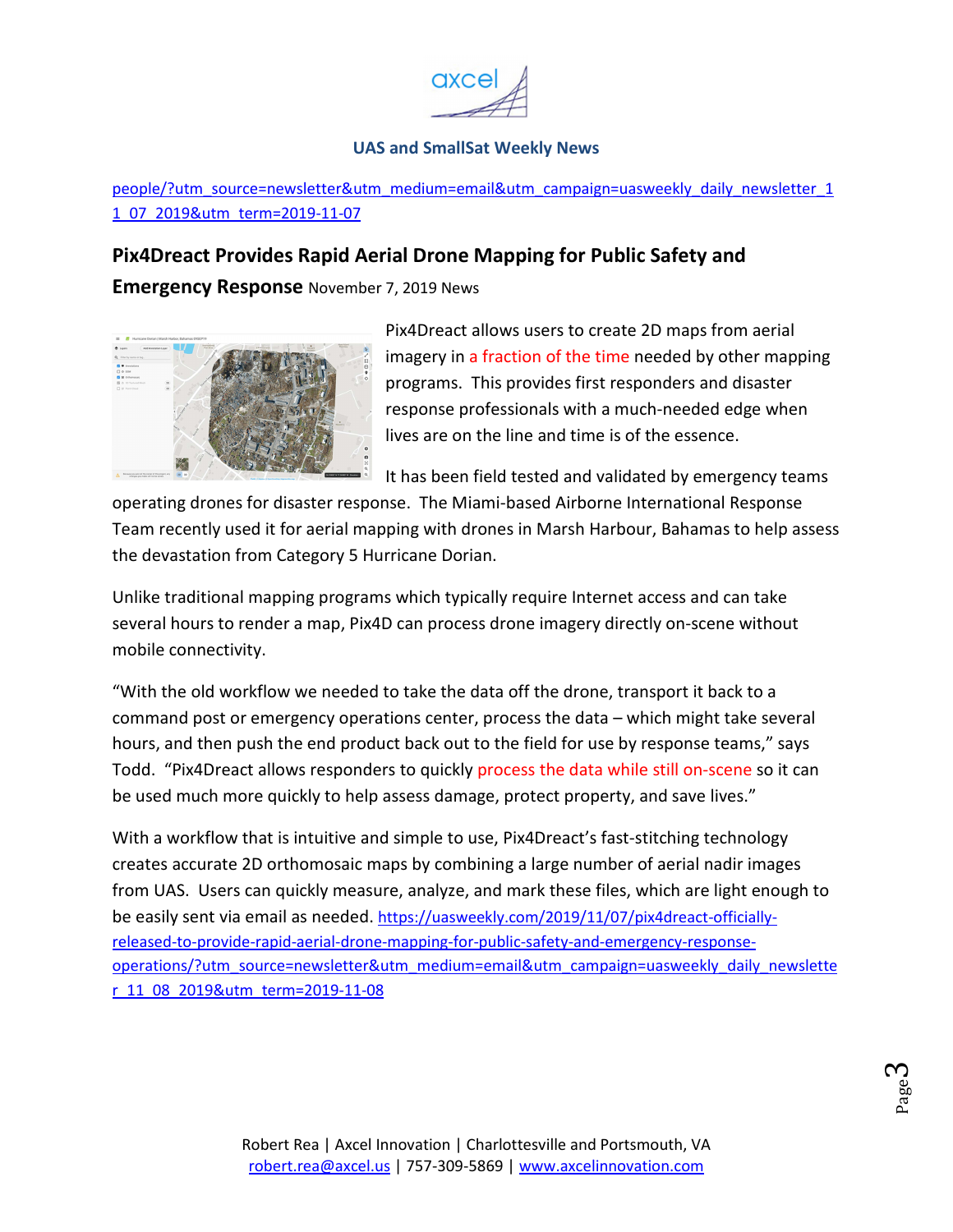

<span id="page-3-0"></span>**UPS Flight Forward and CVS make their first residential delivery by drone** Haye Kesteloo Nov. 8th 2019



UPS Flight Forward recently was awarded their Part 135 certification from the Federal Aviation Administration, which allows them to make deliveries by drone throughout the U.S. This week, UPS in partnership with CVS made their first residential delivery by drone by dropping off prescription drugs from a CVS pharmacy directly to

a consumer's home.

The delivery by drone was then followed by a second delivery of prescription drugs to another customer in a nearby retirement community. Both flights occurred on Friday, November 1st, 2019 using the Matternet M2 drone system.

The two deliveries by drone were made as part of a collaboration between UPS and CVS and are a milestone for the drone industry. Both companies plan to continue expanding their drone delivery program in the coming months.

The drone delivery of prescription drugs from a CVS store took place in Cary, North Carolina. The unmanned aircraft flew to CVS customers' homes. The Matternet M2 flew autonomously but was monitored continuously by a remote operator who could intervene if needed.

During the delivery process, the drone hovered about 20 feet over the property as it slowly lowered to the package by a cable and a winch system to the ground. One of the packages was delivered to a CVS customer with limited mobility making it hard for that person to travel to a local store and pick up the prescription.

UPS Flight Forward and Matternet have successfully completed over 1,500 revenue-generating deliveries by drone at WakeMed Hospital in Raleigh, North Carolina, since launching the service in 2019. https://dronedj.com/2019/11/08/ups-cvs-first-residential-delivery-by-drone/

#### **11Nov19**

#### **Terra Drone conducts 160m chimney inspection at thermal power plant**

APPLICATION INTERNATIONAL NEWS ALEX DOUGLAS NOVEMBER 11, 2019

Terra Drone Corporation has successfully demonstrated its non-destructive testing (NDT) capabilities by inspecting a 160-meter chimney at a thermal power plant in Japan.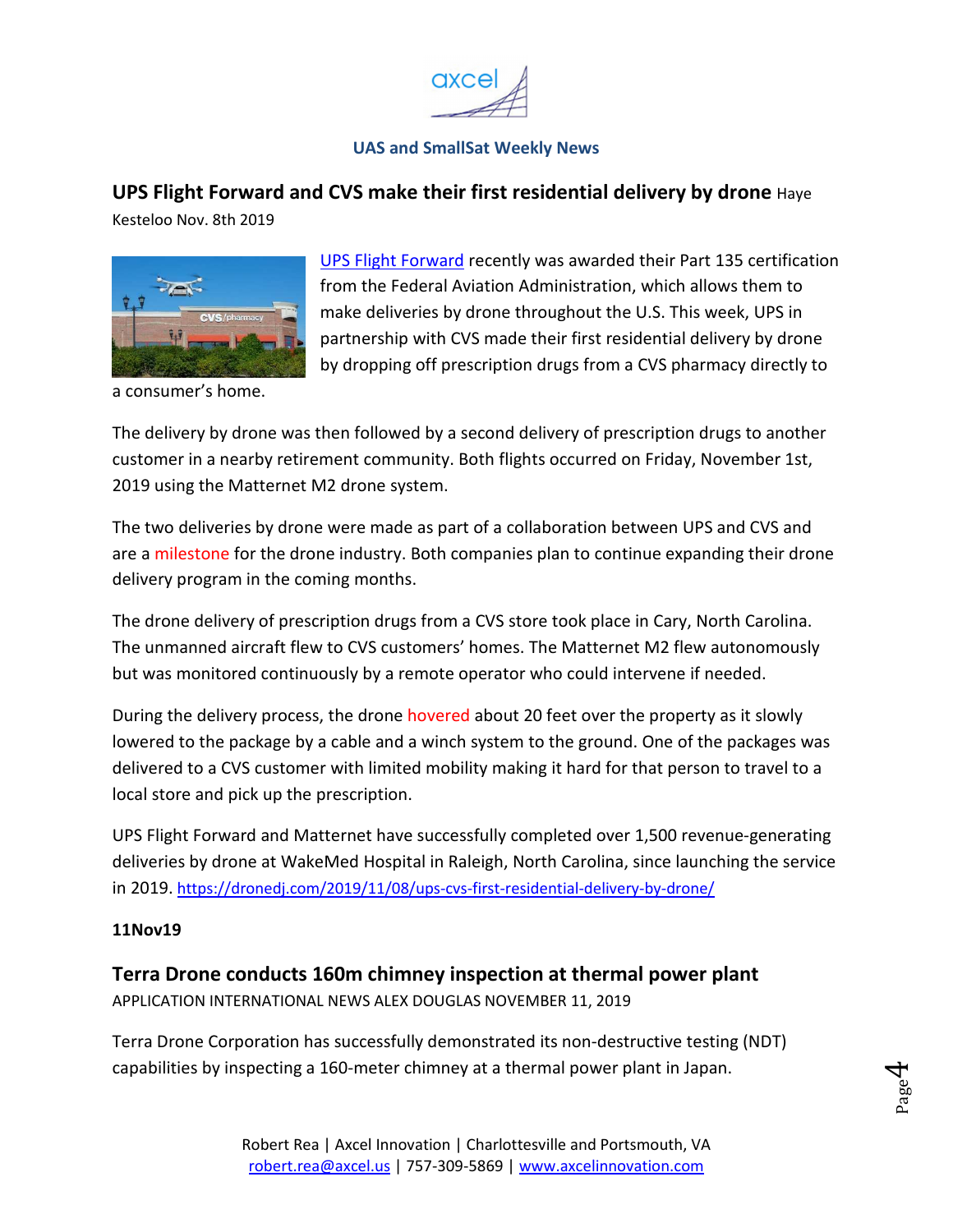

<span id="page-4-0"></span>

The chimney inspection was conducted using an ultrasonic testing drone developed by Terra Drone group company Terra Inspectioneering.

A major component of the inspection was to measure the thickness of the steel plate in a chimney windshield or flue. Conventionally, this would have been done manually by shutting

down the facilities, putting up temporary scaffolding, and having human inspectors climb dizzying heights – in this case, 160 meters.

Leveraging unmanned robotics not only allowed the power company to save on labor costs but the company also managed to curtail losses that it would have incurred by facility shutdown for extended periods.

The data acquired in the inspection enabled further cost reductions by allowing the company to formulate comprehensive chimney maintenance plans.

https://www.commercialdroneprofessional.com/terra-drone-conducts-160m-chimney-inspection-atthermal-power-plant/?utm\_source=Email+Campaign&utm\_medium=email&utm\_campaign=45819- 316879-Commercial+Drone+Professional+DNA+-+2019-11-11

**xCraft Enterprises welcomes aviation 'legend' to board** BUSINESS NEWS PEOPLE UNITED STATES ALEX DOUGLAS NOVEMBER 11, 2019



In welcoming Rutan, the business described him as a "legendary aviation and space pioneer." Rutan will provide expertise in the design, prototyping and production of xCraft flying robots for commercial, industrial and defense applications.

CEO and co-founder of the company, JD Claridge, said: "We are honored to welcome Mr. Rutan to the xCraft Team. He will be an incredible asset in advancing our autonomous flight technology and assisting to expand our product line to address specific needs of commercial customers and our U.S. government organizations. He particularly shares our vision for applying our technology to disrupt transportation as we know it."

While Rutan commented: "My philosophy is that the best ideas come from the collaborative efforts of small, closely knit project teams in an environment unlimited by risk fears – and I will assist xCraft's leadership to ensure we are a best-idea-factory. With the addition of Burt to our board, and the November product launch of our new quad-rotor, the Maverick, xCraft is taking big steps toward realizing our longer-term objectives."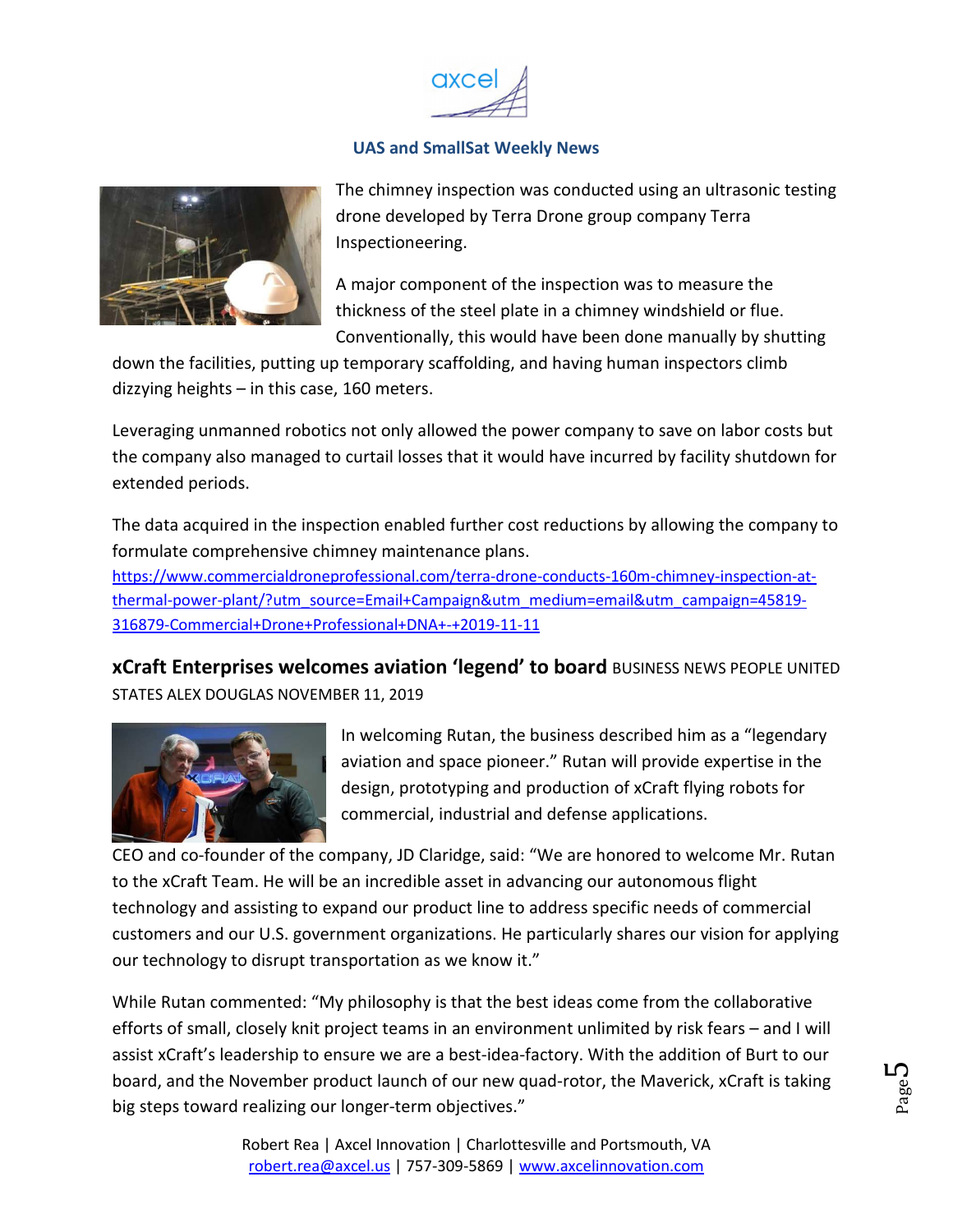

<span id="page-5-0"></span>https://www.commercialdroneprofessional.com/xcraft-enterprises-welcomes-aviation-legend-toboard/?utm\_source=Email+Campaign&utm\_medium=email&utm\_campaign=45819-316879- Commercial+Drone+Professional+DNA+-+2019-11-11

### **John Deere and Volocopter present first large agriculture-adapted drone**

AGRICULTURE APPLICATION BUSINESS EUROPE HEADLINE NEWS ALEX DOUGLAS NOVEMBER 8, 2019



A demonstrator model of the VoloDrone equipped with a John Deere crop protection sprayer is ready for its first field flight.

Offering a potential payload of 200kg, the VoloDrone is able to cover an enormous area, especially under difficult operating conditions.

The drone is the result of a collaboration between John Deere, who bring knowledge of farmers' needs, and the Urban Air Mobility pioneer Volocopter, whose flying taxis form the technological basis of the VoloDrone.

The companies detailed how they see great potential for the VoloDrone's use in agriculture, with capabilities ranging from difficult topography to increased efficiency in the use of crop protection agents, sowing seeds or frost control.

The development of this demonstrator is a first step towards bringing this innovative technology closer to commercial application after full testing in the field. https://www.commercialdroneprofessional.com/john-deere-and-volocopter-present-first-largeagriculture-adapted-

drone/?utm\_source=Email+Campaign&utm\_medium=email&utm\_campaign=45819-316879- Commercial+Drone+Professional+DNA+-+2019-11-11

## **Airport protection among UK counter drone contracts worth GBP2 million**

November 8, 2019 Jenny Beechener



The UK Defence and Security Accelerator innovation hub has announced GBP2 million funding on new capabilities to detect, disrupt, and defeat the hostile and malicious use of drones. Eighteen bids have been funded as part of the Countering Drone competition launched in April 2019 by the Ministry of Defence. Among the proposal being developed

are methods for detecting 4G and 5G controlled drones, cutting edge applications of machine

Page 6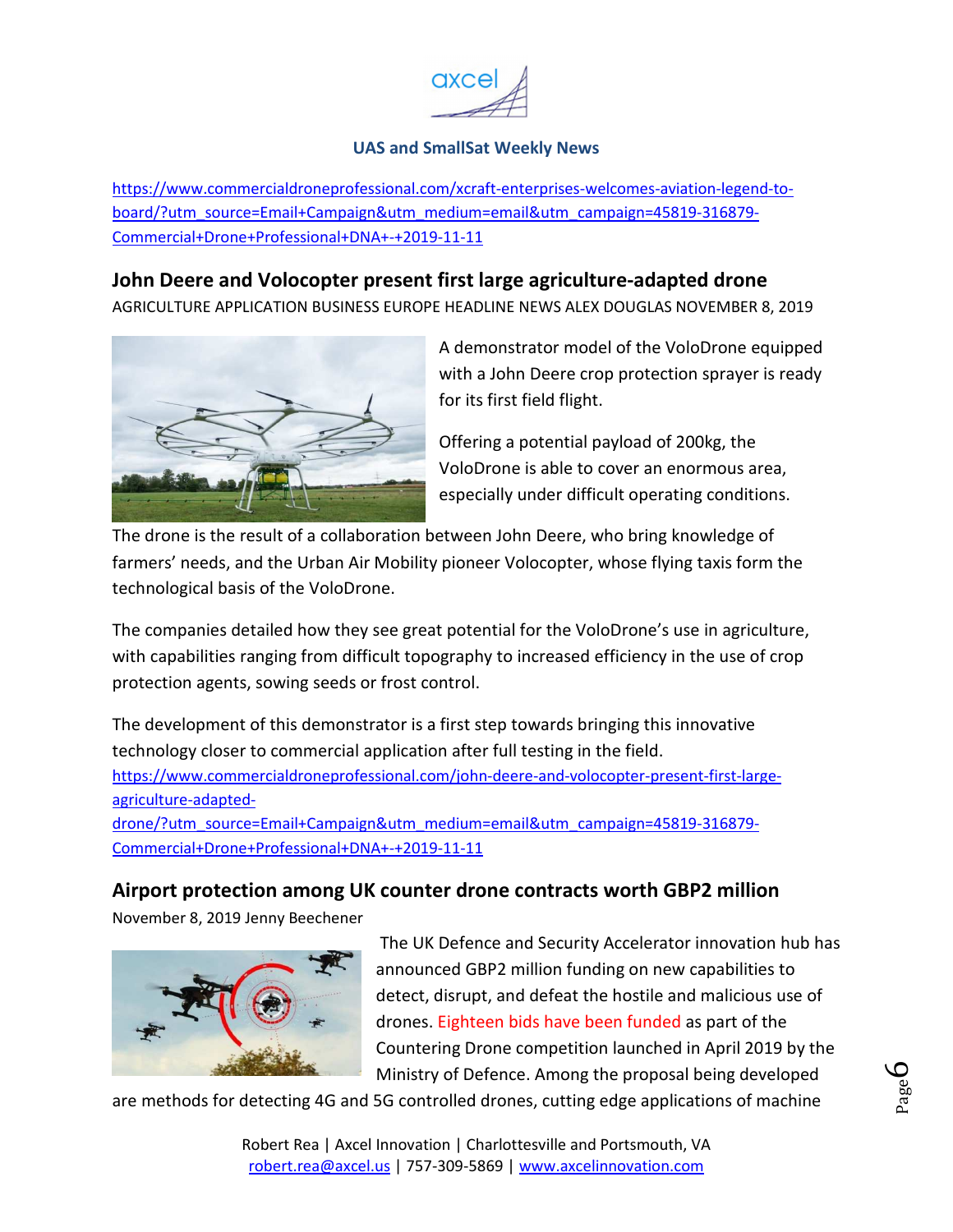

<span id="page-6-0"></span>learning and artificial intelligence for sensors to automatically identify UAVs, and low risk methods of stopping drones through novel electronic defeat or interceptor solutions.

David Lugton, competition technical lead, said: "The threat from UAS has evolved rapidly and we are seeing the use of hostile improvised UAS threats in overseas theatres of operation. There is a similar problem in the UK with the malicious or accidental use of drones becoming a security challenge at events, affecting critical infrastructure and public establishments including prisons and major UK airports."

There was a very high level of interest from industry with over 90 bids from a wide range of organizations from micro businesses, small and medium-sized enterprises, large defense firms and academia. This led to a doubling of initial funding from around GBP1m to around GBP2m being awarded to organizations in Phase 1. The first phase of this competition is intended to demonstrate proof of concepts that can be further developed and integrated during later phases. https://www.unmannedairspace.info/latest-news-and-information/airport-protection-amonguk-counter-drone-contracts-worth-gbp2-million/

**Leonardo invests in the world's first solar-powered drone** November 11, 2019

Leonardo Press Release



endurance.

Leonardo is accelerating the progress of technology and innovation in autonomous flight by investing in Skydweller Aero Inc., a U.S./Spanish start-up specializing in large-scale solarpowered unmanned air systems. The initiative will result in the development and deployment of the Skydweller drone, the world's first fully electric unmanned aircraft capable of carrying large payloads with unlimited range and ultra-persistent

> Page  $\overline{\phantom{0}}$

Thanks to its unique features, Skydweller combines potentially unlimited persistence and range with the flexibility of an aircraft. It will operate from existing airbases around the world, deploy thousands of miles away to areas of high need, and remain overhead for orders of magnitude longer than current aircraft. This revolutionary platform will be used for purposes ranging from land and maritime surveillance to monitoring the environment and infrastructure, from industrial geo-information services to telecommunications and precision navigation. During emergencies and disaster-recovery situations, the system can be rapidly deployed from distant locations to provide backup communications and direct support to first responders.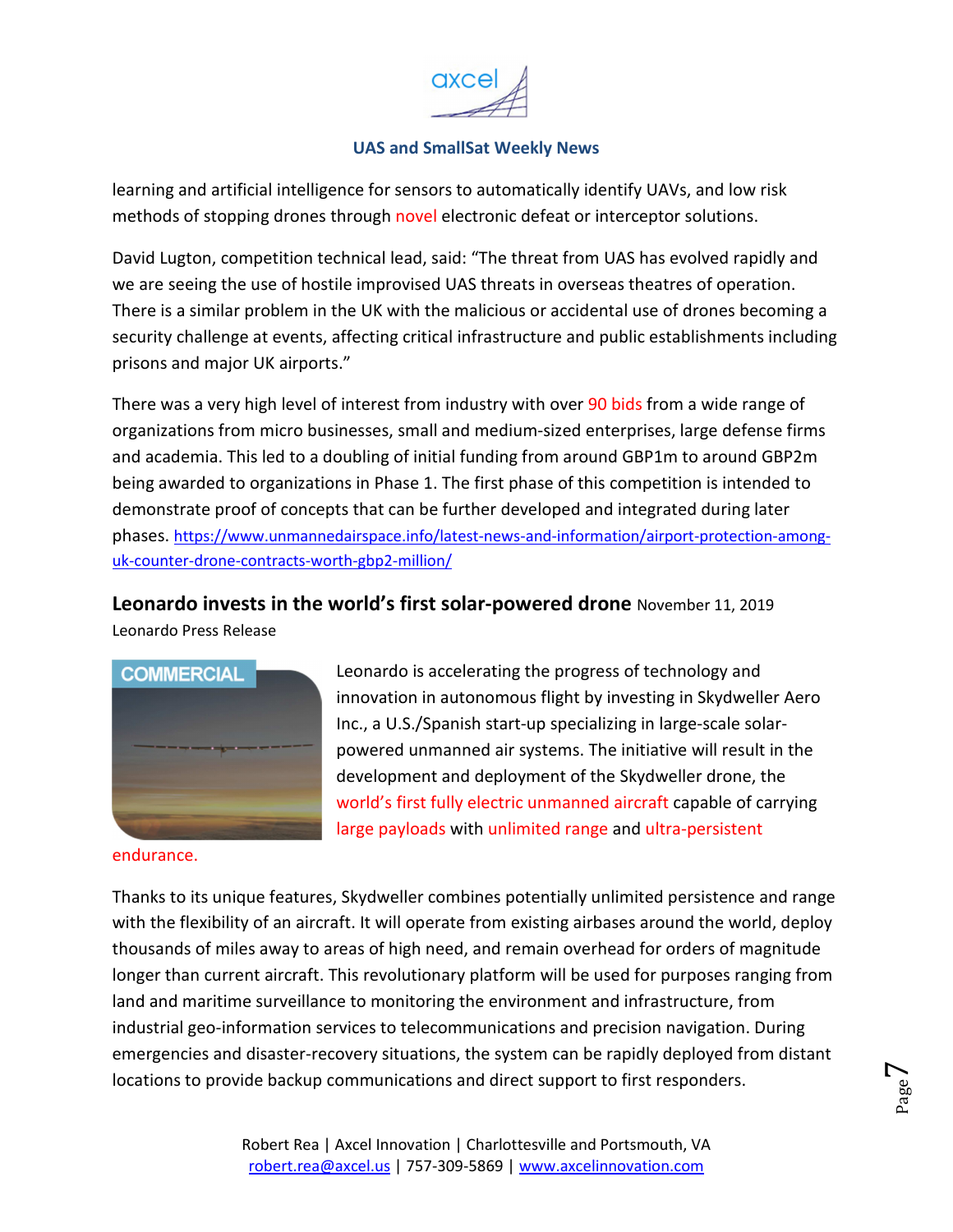

<span id="page-7-0"></span>The Skydweller project builds on a proven and mature aircraft that successfully circumnavigated the globe in 2016. The first phase focuses on converting the aircraft from a manned platform into an optionally-piloted vehicle by integrating autonomy algorithms and vehicle management systems. The second step of the project will culminate in the first production aircraft, designed solely for unmanned operations and hardened against a range of environmental conditions. Autonomous flights are projected for 2020, and the first production model of the unmanned version of the aircraft is expected in 2021.

https://www.verticalmag.com/press-releases/leonardo-invests-in-the-worlds-first-solar-powereddrone/

## **AeroVironment-Softbank JV Conducts Second Test Flight of Solar-Powered**

**Aircraft** Nichols Martin November 11, 2019 News, Technology



HAPSMobile, a joint venture between Japanbased SoftBank and AeroVironment, has completed the second trial flight of a solar-powered unmanned aircraft.

The HAWK30 solar-powered high-altitude platform system, or HAPS, flew on Oct. 23 from NASA's California-based Armstrong Flight Research Center. The

company intends to use HAWK30 to provide mobile connectivity.

The aircraft flew for about an hour and 30 minutes with the achievement of altitudes higher than those recorded during its first test flight. HAWK30 also demonstrated 180-degree turns, controlled runway landing and further performance of power, propulsion and avionics systems.

"We'll carefully verify the data from this test and move forward with preparations to conduct stratospheric flight tests," said Junichi Miyakawa, president and CEO at HAPSMobile as well as representative director and chief technology officer at SoftBank.

The company will bring HAPSMobile to Hawaii for stratospheric test flights before March 31 next year. https://blog.executivebiz.com/2019/11/aerovironment-softbank-jv-conducts-second-testflight-of-solar-powered-aircraft/

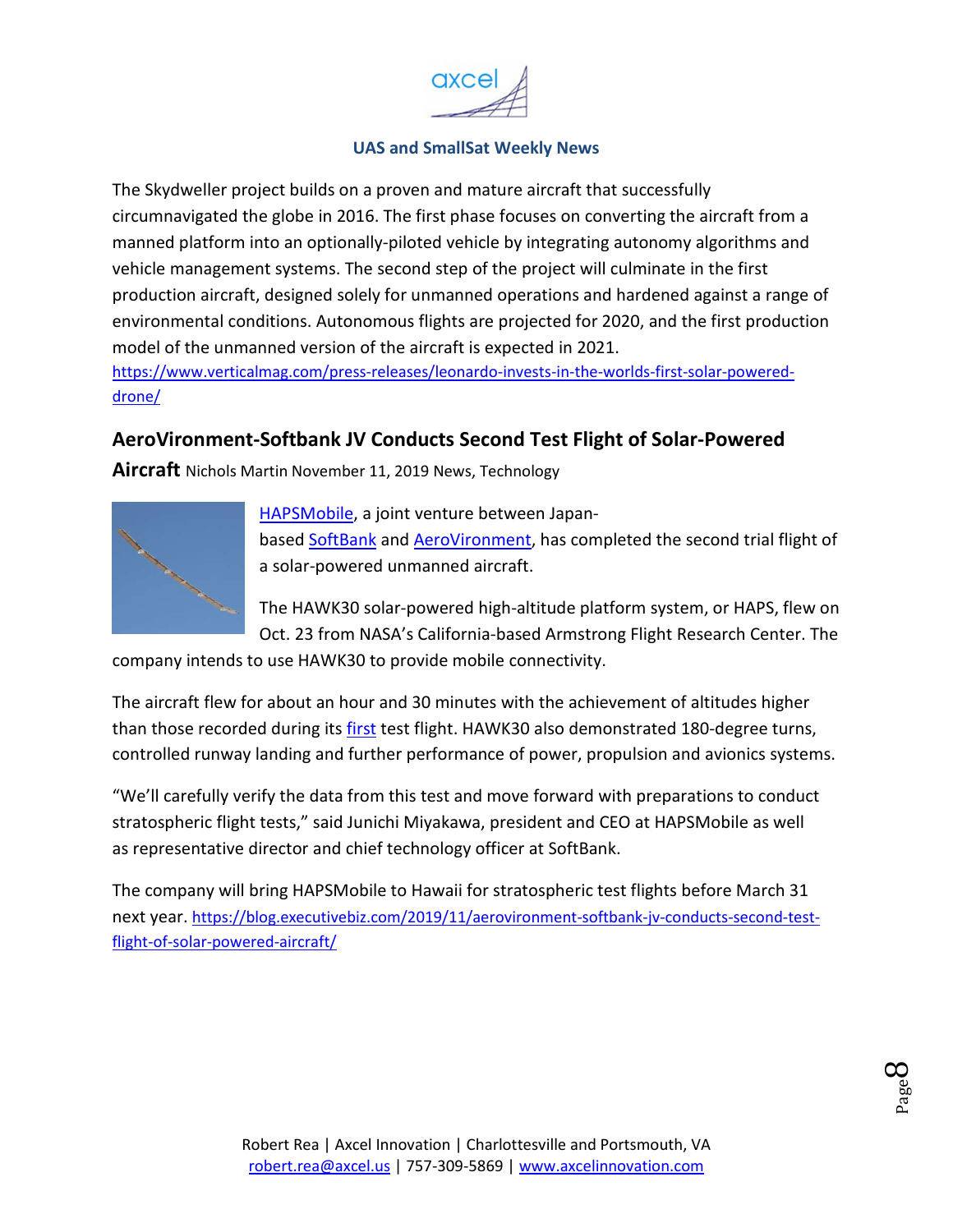

#### <span id="page-8-0"></span>**12Nov19**

PULLING SOCKS WITH DRONES. A SAFER WAY TO STRING POWER LINES November 11, 2019 Zach Ryall



The term "sock pull" describes the high-wire act of stringing lightweight lines known as "socks" over pulleys and stretching the rope to the next tower so that the much heavier power cable can then follow. The drone must guide the rope into the orange guide rail and then snap the line through a gate before flying to the next tower.



To oversimplify a sock pull, a drone lifts a lead line, and flies it to pulley. The drone eases the line into a guide rail and then lowers it, guiding the line carefully into a gate. Once the line is in position, a tug on the rope is required to snap it into the gate, much as a mountain climber clips snaps a rope into a carabiner.

SkySkopes uses a second drone to provide greater situational awareness and to help guide the lead pilot precisely to the next target while remaining clear of the tower structure and other cables. Think of the second pilot as an airborne visual observer. The second drone also serves as a capable camera platform to document each job. The two pilots usually stand next to each other. Dunlevy said that communication and teamwork are critical when flying these complex operations, designed with help from engineering professors at the University of North Dakota. https://www.aopa.org/news-and-media/all-news/2019/november/11/pulling-socks-withdrones?utm\_source=dronepilot&utm\_medium=email

#### **Successful launch continues deployment of SpaceX's Starlink network** November

11, 2019 Stephen Clark



Sixty upgraded satellites for SpaceX's Starlink broadband network rocketed into orbit Monday from Florida's Space Coast, debuting performance enhancements and notching new firsts in SpaceX's list of rocket reuse accomplishments.

SpaceX's second batch of Starlink satellites joined 60 previous spacecraft in orbit after deployment from a Falcon 9 rocket

Monday, adding to a network that may eventually include thousands of satellites broadcasting high-speed Internet signals from space.

Page  $\sigma$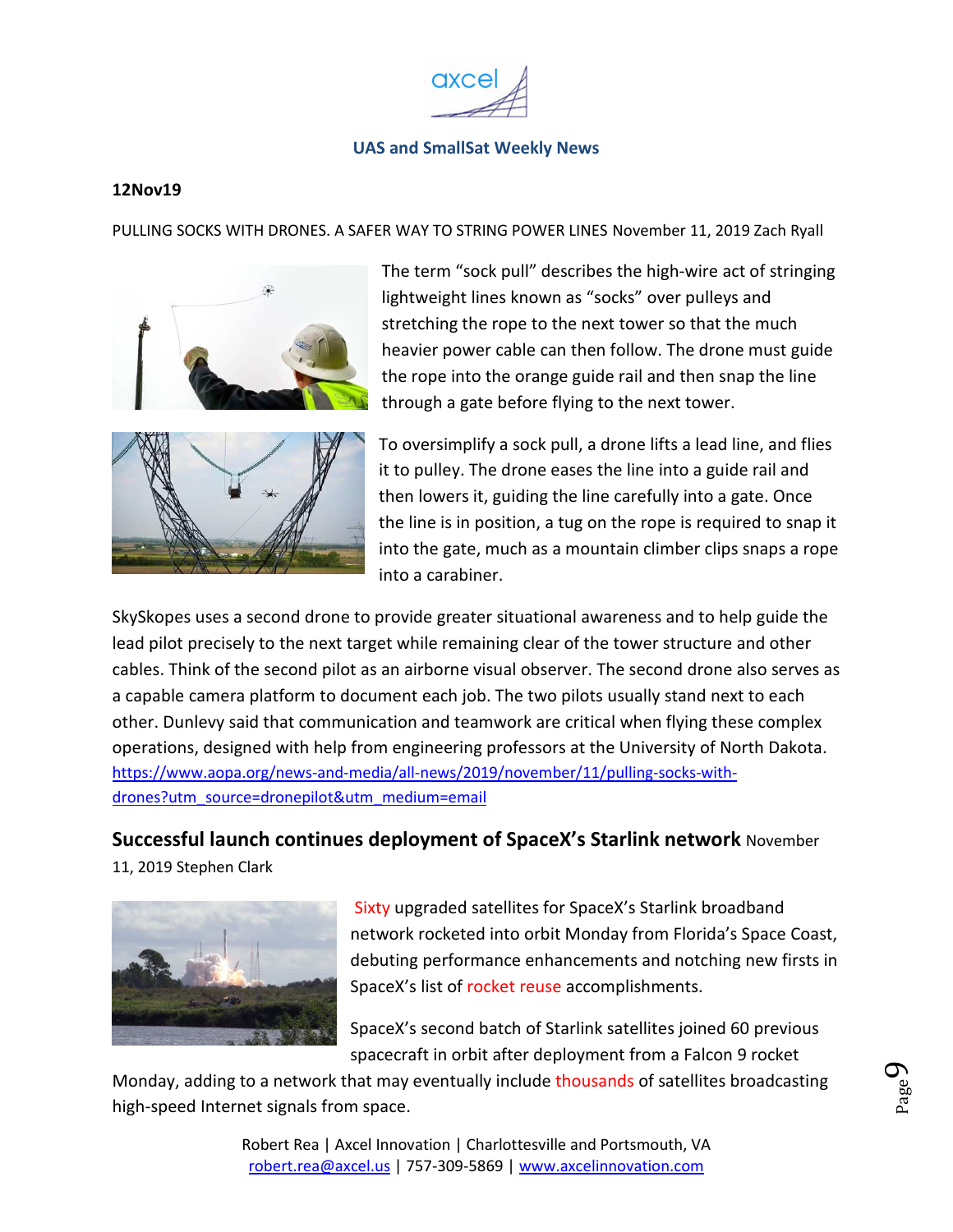

<span id="page-9-0"></span>The 229-foot-tall Falcon 9 climbed away from Cape Canaveral's Complex 40 launch pad at 9:56 a.m. EST, turned toward the northeast and soared through scattered clouds on a gorgeous Veterans Day morning. https://spaceflightnow.com/2019/11/11/successful-launch-continuesdeployment-of-spacexs-starlink-network/

**General Atomics to demonstrate MQ-9 maritime patrols for Europe** 11 NOVEMBER 2019 FLIGHTGLOBAL.COM BY FLIGHTGLOBAL NEWS LOS ANGELES

The company is working with the Greek air force to conduct several demonstration flights from the Greek air base of Larissa. It also plans to showcase its detect-and-avoid system which helps the UAV fly near civilian or other manned aircraft without risking collision.

"The demand for affordable, long-endurance airborne surveillance of the seas surrounding Europe is growing," says Linden Blue, chief executive officer of General Atomics.



The UAV is based on the MQ-9 operated by the US Department of Homeland Security for maritime surveillance, says General Atomics.

The MQ-9's detect-and-avoid technology uses air-to-air radar connected to the Traffic Alert and Collision Avoidance System as

well as an Automatic Dependent Surveillance-Broadcast system.

Demand for maritime patrol aircraft is growing in Europe as older aircraft, such as the Lockheed P-3 Orion, are nearing retirement. https://www.flightglobal.com/news/articles/general-atomics-todemonstrate-mq-9-maritime-patrol-462144/

#### **New York is Putting Money on Drones for Economic Development** Miriam

McNabb November 11, 2019



New York's investment in the drone industry is paying off – and as the first segment of the state's drone corridor receives BVLOS authority, opportunities for new businesses are expanding. The state has made a major investment in economic development for the Center State region, and part of that has been directed towards the drone industry.

New York's 50-mile UAS Corridor will provide a legal testing ground for a wide variety of new technologies: hardware, software, counter-drone solutions and drone detection. It's a pathway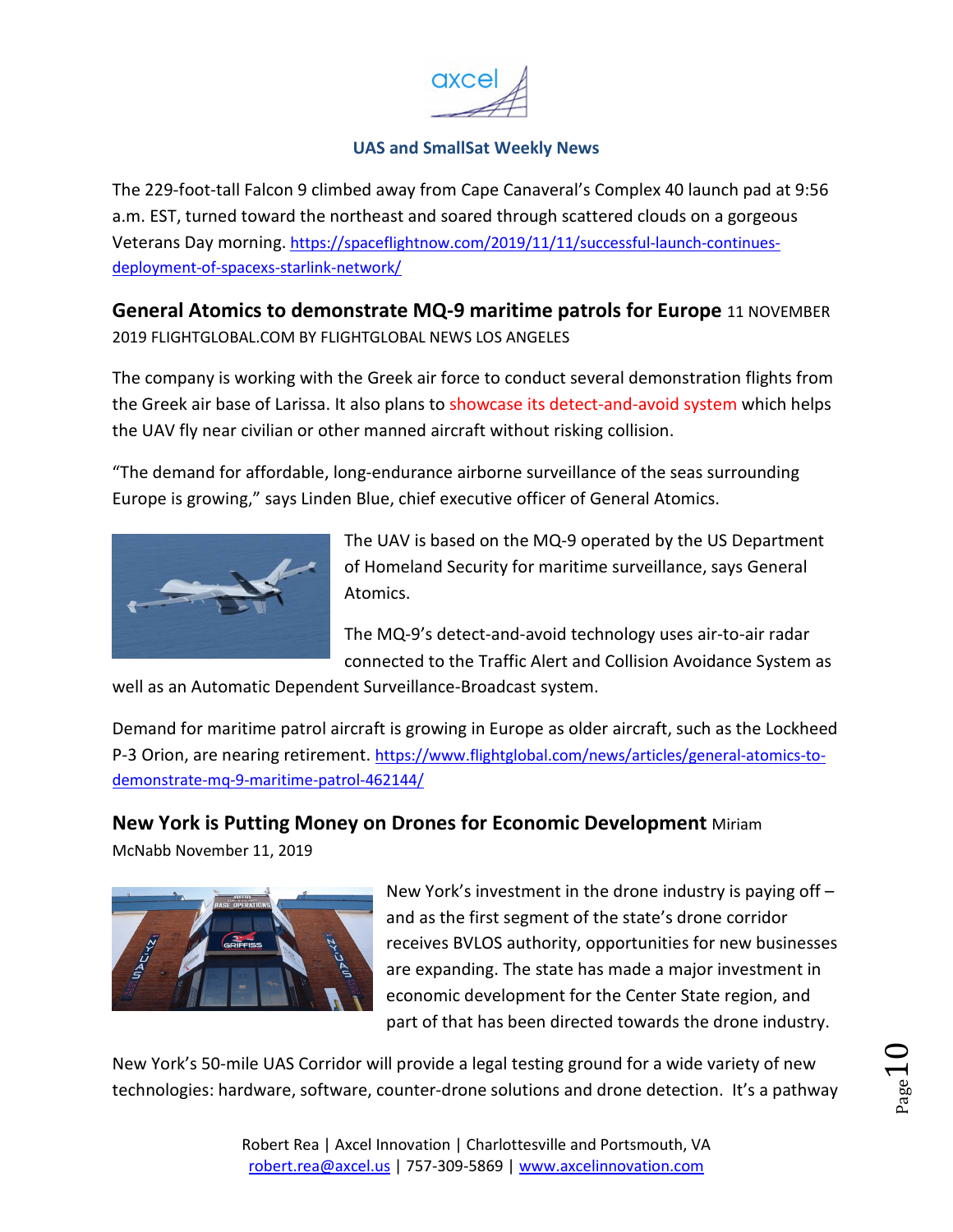

<span id="page-10-0"></span>for new companies to test their products legally and safely; helping them to gather the data they need to make the necessary safety case to the FAA and the public. Testing of unmanned traffic management solutions could take the industry closer to drone integration. https://dronelife.com/2019/11/11/new-york-is-putting-it-money-on-drones-for-economicdevelopment/

### **Article: Hydrogen-Powered Drone Package Delivery** 11 Nov 2019



Ballard Power Systems, a developer of hydrogen fuel cells for unmanned aerial vehicles, has released an article exploring whether hydrogenpowered drone technology is ready for commercial package delivery.

Major UAV manufacturers are currently designing delivery drones to meet

the anticipated need, and the three main power technologies are battery-powered electric motors, internal combustion engines and hydrogen fuel cell powered electric motors.

The article discusses:

- Drawbacks of batteries and internal combustion engines, and advantages of hydrogen fuel cells for drone delivery
- Is fuel cell technology mature?
- Is hydrogen fuel available, cost-effective and practical?
- Is the fuel cell power system reliable in bad weather and at high altitudes?
- Progress in UAV regulations and standards

To learn more about the benefits of hydrogen fuel cell technology for drone delivery and the current state of the industry read the full article on Ballard's website.

https://www.unmannedsystemstechnology.com/2019/11/article-hydrogen-powered-drone-packagedelivery/?utm\_source=Unmanned+Systems+Technology+Newsletter&utm\_campaign=cc2d00b3afeBrief\_2019\_12\_Nov&utm\_medium=email&utm\_term=0\_6fc3c01e8d-cc2d00b3af-119747501

#### **13Nov19**

## **Near Earth Autonomy Helps NASA Open The Skies For Business** November 11, 2019

News



 NASA's Unmanned Aircraft Systems Air Traffic Management system (UTM) is providing industry leaders with the opportunity to demonstrate to regulators that multiple aircraft can be flow simultaneously in complex urban environments.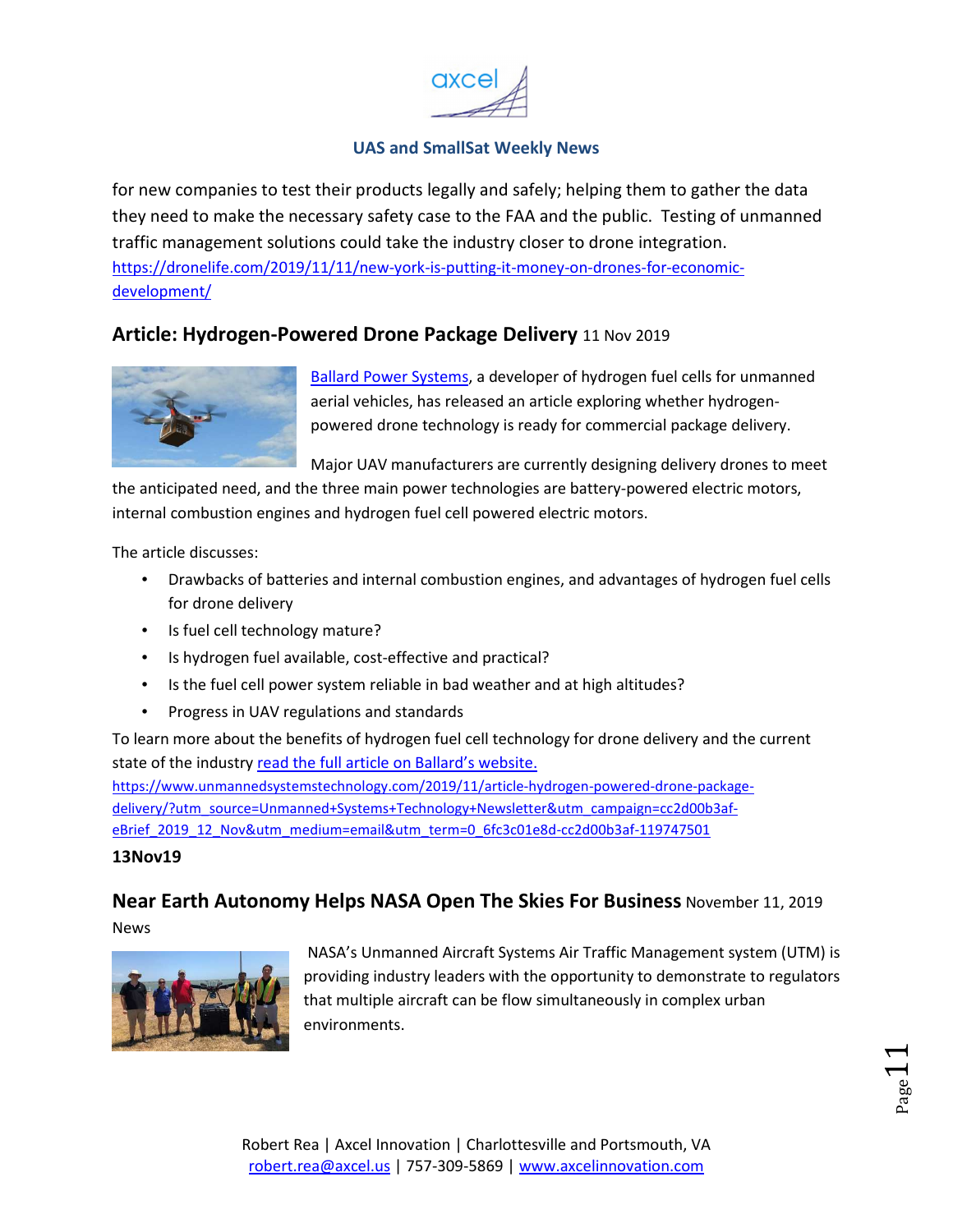

<span id="page-11-0"></span> NASA and the FAA have just completed the final testing phase of its UTM to enable safe autonomous drone operations in cities. For five years, NASA has been testing the concept in phases, with the final phase concluding August 23rd in Corpus Christi, Texas.

An ecosystem from private industry has created UAS Service Supplier platforms to facilitate communication between unmanned air vehicles and NASA's UTM, which serves as oversight for the airspace. Other test partners supplied drones, pilots and additional services, such as Pittsburgh-based company, Near Earth Autonomy, who provided a drone with sensing/computing payload for handling contingencies requiring emergency autonomous landing. Near Earth's system is shown below on a drone flying over downtown Corpus Christi, TX.



 Collaborating with ANRA as their USS, Near Earth's drone repeatedly demonstrated the ability to react to contingencies that required flying to the closest designated landing site and finding a safe place to land. Nearly twenty simulated and seven live vehicles simultaneously communicated with the USS providers who relayed data to NASA's UTM during the experiment. Landing sites are

evaluated by rapid three-dimensional reconstruction of the terrain using onboard lidar. Near Earth's drone was able to land successfully over 25 times during the demonstration. https://uasweekly.com/2019/11/11/near-earth-autonomy-helps-nasa-open-the-skies-forbusiness/?utm\_source=newsletter&utm\_medium=email&utm\_campaign=uasweekly\_daily\_newsletter\_11\_12\_20 19&utm\_term=2019-11-12

**Florida Power and Light uses DJI Phantom 4 drone for powerline maintenance** Haye Kesteloo Nov. 12th 2019



"Drones offer a huge advantage," according to the utility's technology manager, Eric Schwartz. He showcased FPL's drone operation as part of National Drone Safety Awareness Week, an educational awareness campaign initiated by the FAA.

*"A drone gives us the ability to see a 360-degree view from above," Schwartz said. "Our lines get a lot of damage from natural sources from above the lines, which you can't see from the ground."* 

*FPL's main drone model is the DJI Phantom 4 Pro…"These drones are ones you can get off-theshelf at Best Buy or Amazon," Schwartz said. "They're among the least expensive and the most technologically advanced."*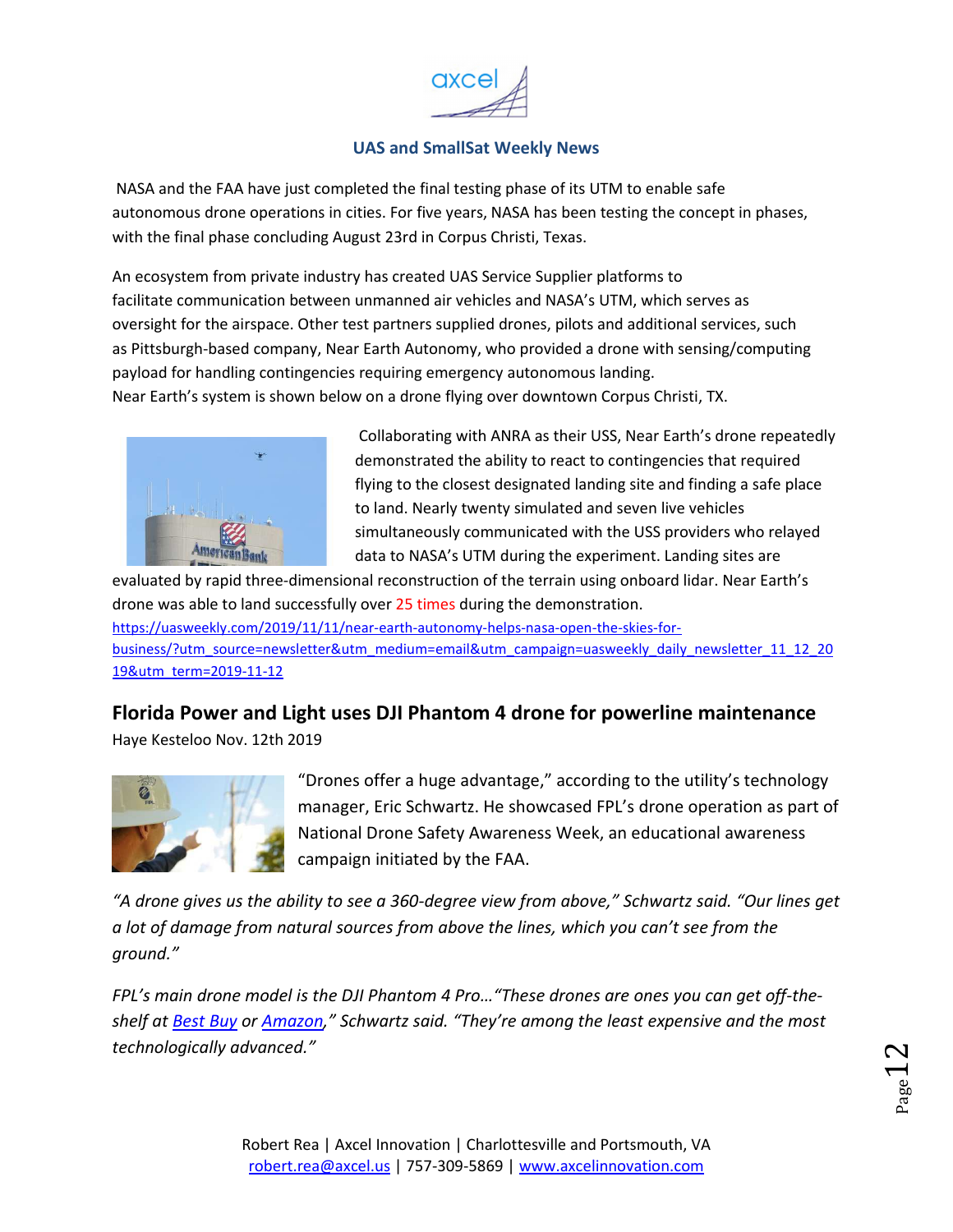

<span id="page-12-0"></span>*In 2018, the power company assessed more than 4,000 miles of overhead power equipment using drones. In 2019, so far, FPL has covered more than 12,000 miles.*

*"On average, we do 10 to 20 drone flights a day, which cover an average of 5 to 10 miles, depending on the circuit," Schwartz said. Pilots must file a flight plan with the FAA and must operate drones in a line-of-sight pattern that extends from '-mile to '-mile, generally operating from power pole to pole.* https://dronedj.com/2019/11/12/rida-power-and-light-uses-dji-phantom-4/

## **Iris Automation completes FAA approved BVLOS drone flight** Haye Kesteloo Nov. 12th 2019



The flight is seen as an important step towards making commercial drone flights routine across the country. The onboard drone collision-avoidance system was created by Iris Automation. The company said that routine flights may start taking place in a matter of months. Jacob Douglas writes for

CNBS:

*The flight was a joint project under KDOT's Unmanned Aircraft Systems Integration Pilot Program, involving Kansas State Polytechnic, utility company Evergy and Iris Automation. Using a fixed-wing drone, the team was able to fly BVLOS to inspect power lines for the utility.* 

*"I was just in New Zealand speaking with their Civil Aviation Authority," Alexander Harmsen, CEO of Iris Automation said. "I was in Canada talking to their Civil Aviation Authority. A lot of them look to the U.S. as the gold standard for this sort of thing. So getting this approval from Kansas is a big deal for the entire world."* 

You can read the entire article here. https://dronedj.com/2019/11/12/iris-automation-completesfaa-approved-bvlos-drone-flight/

**Drone Mapping Platform DroneDeploy Scores \$35 Million Funding Round** Miriam McNabb November 13, 2019



While media articles proclaiming the death of the drone industry get a lot of play, investment in the industry is still going strong. As evidence, enterprise mapping platform **DroneDeploy** has announced a \$35 million Series D funding round.

It's true that venture capital firms are throwing fewer small amounts at drone startups just to see what sticks. Companies with a proven track record, a real value proposition, and actual clients, however, are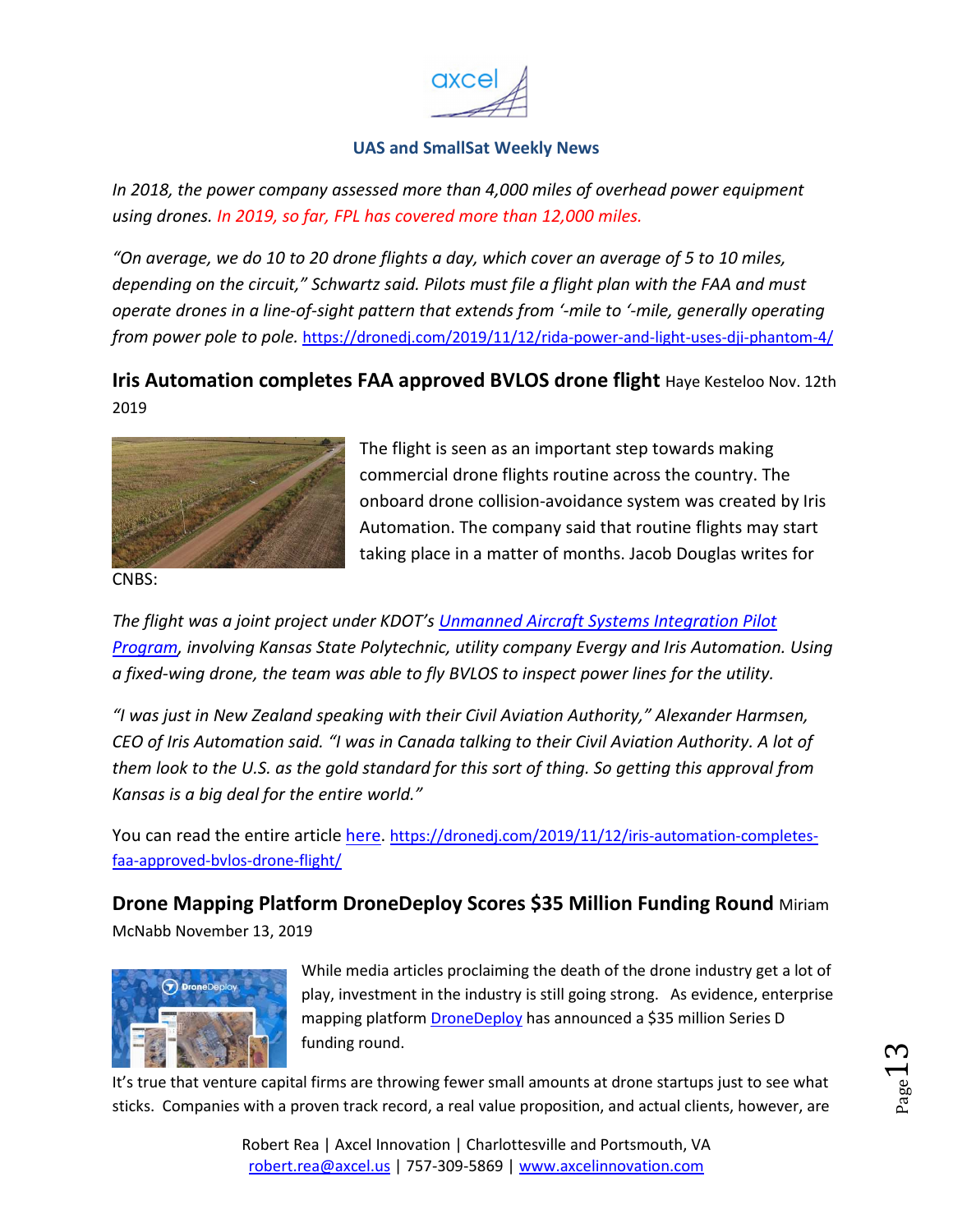

<span id="page-13-0"></span>doing well. In a conversation with drone industry analysts DRONEII earlier this year, analyst Kay Wackwitz says the trend is clear: fewer, but more substantial, investments in strong companies.

That's why DroneDeploy's announcement is no surprise. At this year's user conference, the company announced new partnerships, new products and new customers. They've grown with the drone industry, now serving multiple clients with fleets of more than 100 drones. The product is mature, feature-rich and reliable. They've invested in people and product, and it shows. Co-founder Mike Winn's vision of "a drone on every jobsite" is getting closer. https://dronelife.com/2019/11/13/dronemapping-platform-dronedeploy-scores-35-million-funding-round/

# **National Press Photographers Association Partners with DRONERESPONDERS to**

**Promote Drone Safety** DRONERESPONDERS 13Nov2019



**NEW YORK –** The National Press Photographers Association today announced a partnership with DRONERESPONDERS – the world's fastest growing non-profit program supporting public safety UAS – to help promote increased safety and communication between the news media and first

responders operating drones in the National Airspace System (NAS).

"We are seeing both news media and public safety organizations rapidly adopting drones for use in their everyday operations," says Mickey Osterreicher, General Counsel for NPPA. "Our partnership with DRONERESPONDERS will focus on providing education for, and enhancing communication between, both groups to ensure a safe and productive environment for flight operations."

"It's all about establishing communication protocols and ensuring that all remote pilots are operating from the same script with a focus on safety," says Charles Werner, retired Charlottesville, Virginia fire chief who is the director of the DRONERESPONDERS program. "We believe NPPA represents an ideal partner for DRONERESPONDERS to work with in bridging the gap between public safety and news gathering operations."

https://www.droneresponders.org/post/national-press-photographers-association-partners-withdroneresponders-to-promote-drone-safety

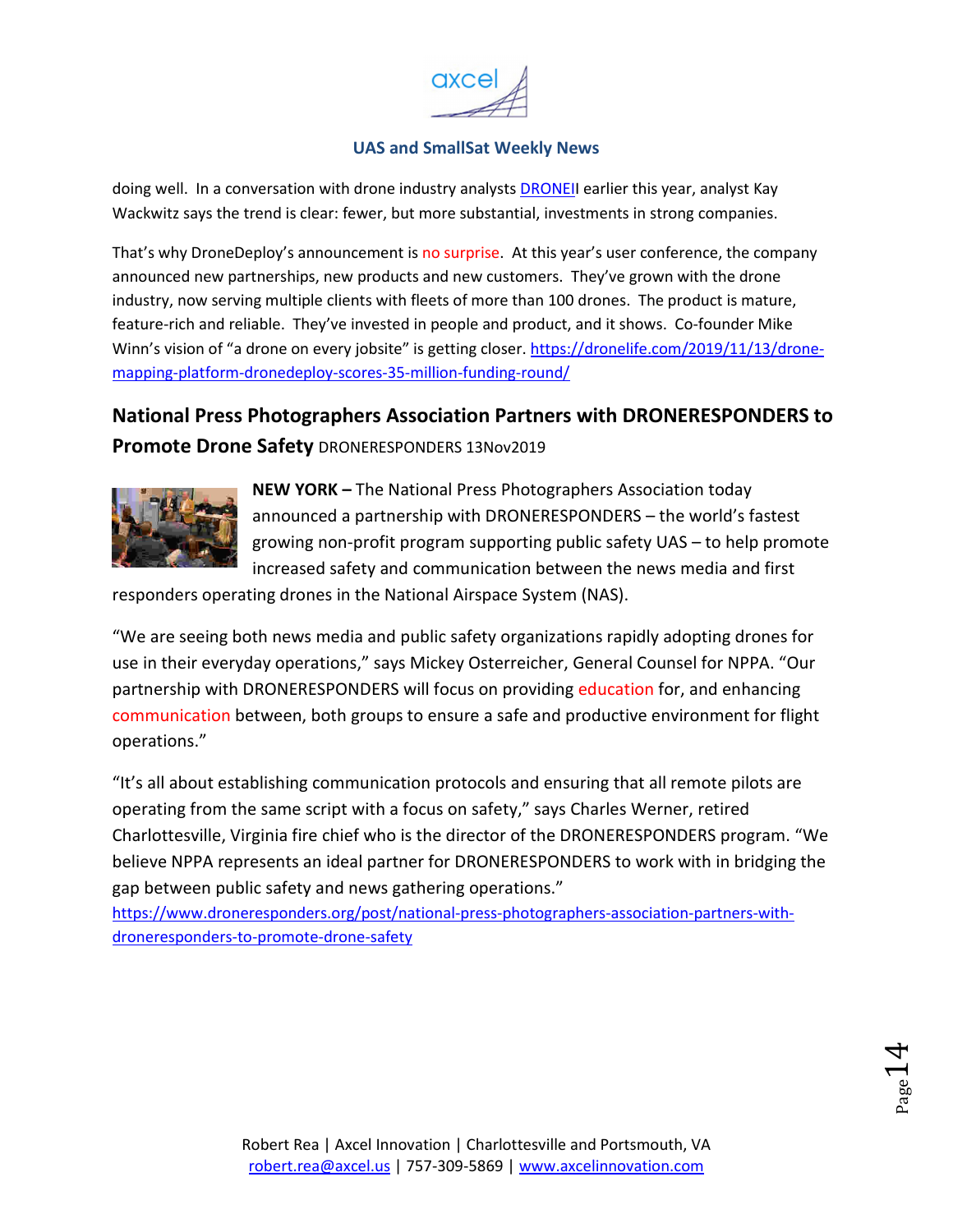

<span id="page-14-0"></span>**GALLERY: The Commercial UAV Show 2019 in pictures** DRONES AT WORK HEALTH

MINING AND AGGREGATES NEWS UK MATTHEW TRASK NOVEMBER 13, 2019



**Commercial Drone Professional is in attendance at this year's Commercial UAV Show in London.** Held at the ExCeL Arena, the event ran from on November 12-13.

The industry was out in force with some of the latest and greatest drone tech on display.

Take a look at some of CDP's photo's from the event: https://www.commercialdroneprofessional.com/gallery-the-commercial-uav-show-2019-inpictures/?utm\_source=Email+Campaign&utm\_medium=email&utm\_campaign=45819-317072- Commercial+Drone+Professional+DNA+-+2019-11-13

# **Navy Accepts First-of-its-kind HYCOPTER Hydrogen Powered UAS** November 12,

2019 News



The six-rotor UAS "HYCOPTER" has a blade tip-to-blade tip diameter of 7 feet, a takeoff weight of about 35 pounds with a five-pound payload, and a flight duration of about 2 ½ hours. The all-electric platform is powered by an ultralight PEM fuel cell fed with

compressed hydrogen gas. The only exhaust product is water vapor.

It will be used to support a Naval Research Program project which studies the feasibility of using compressed hydrogen as a power source onboard naval platforms. In addition, it could be used to support future research projects that require long-endurance aerial data collection. Hydrogen fuel cell technology offers a step change in UAS productivity and widens the scope of applications that are currently limited by battery-based technologies.

The HYCOPTER is manufactured by H3 Dynamics, in Austin, Texas. The Austin team conducted the acceptance training and flight demonstration held in Monterey, CA. https://uasweekly.com/2019/11/12/navy-accepts-first-of-its-kind-hycopter-hydrogen-powereduas/?utm\_source=newsletter&utm\_medium=email&utm\_campaign=uasweekly\_daily\_newsletter\_11\_1 3\_2019&utm\_term=2019-11-13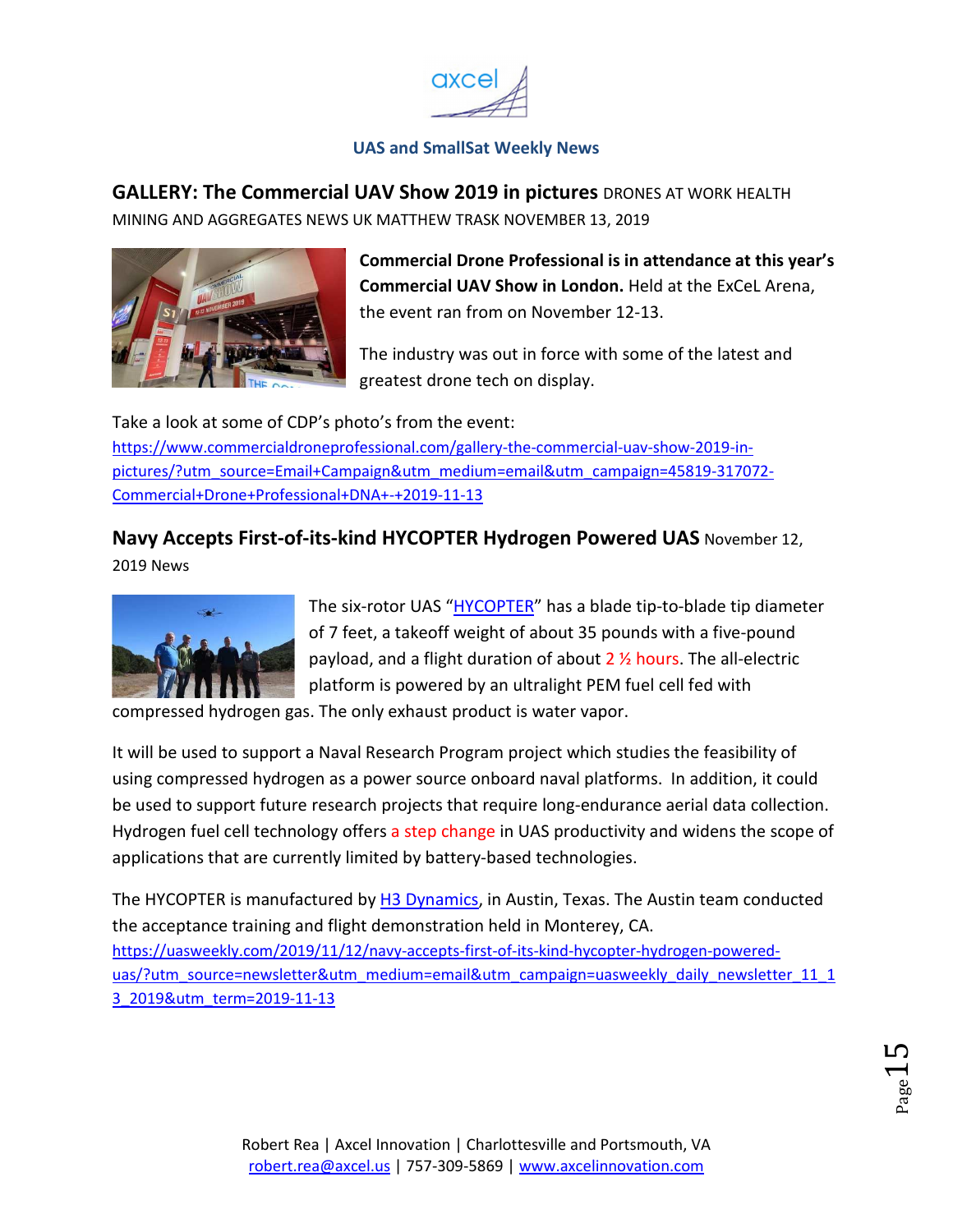

#### <span id="page-15-0"></span>**14Nov19**

**Amid privacy backlash, China's DJI unveils drone-to-phone tracking** Allison Lampert NOVEMBER 13, 2019



MONTREAL (Reuters) - China's DJI, the world's largest commercial drone maker, said on Wednesday it is developing technology that would allow the public to track the registrations of drones in flight using just a smartphone, amid a broader industry push to make such data available.

SZ DJI Technology Co Ltd aims to roll out a free app in 2020, pending

regulatory approval, which would allow its users for the first time to identify any modern drone with a phone, company executives told Reuters.

The push for remote identification technology comes amid regulatory calls for greater oversight of drone flight, on fears that untraceable, unmanned aircraft could be used for spying or accidentally disrupt commercial flights. https://www.reuters.com/article/us-aviation-drones/amidprivacy-backlash-chinas-dji-unveils-drone-to-phone-tracking-idUSKBN1XN2JR

**Flyability's Patrick Thévoz on Indoor vs. Outdoor Drones** Harry McNabb November 13, 2019



Flyability is the Swiss company with a unique and powerful solution for indoor inspections – and at London's Commercial UAV Show this morning, CEO and co-founder Patrick Thévoz explained why indoor drone programs have a high return on investment – along with lower risks.



The Flyability Elios series is a unique product designed to roll off of walls and narrow spaces – like the inside of bridge girders, mine tunnels, or around the lights and ventilating systems over a factory floor. It's made to handle challenging conditions: those dark, dirty and dangerous places that pose real risk to human inspectors and add additional difficulties to the inspection process.

Drones can significantly reduce inspection costs in dangerous indoor environment. "Although some of the manned costs are the same, we can remove the use of spotters outside of the structure during inspections, reducing costs. Most of the time the costs of scaffolding can be reduced also."

Another significant factor is reduced downtime. When inspecting a boiler or stack, the system needs to be shut down to be safe for human inspectors – but it can keep running, or run longer, when inspected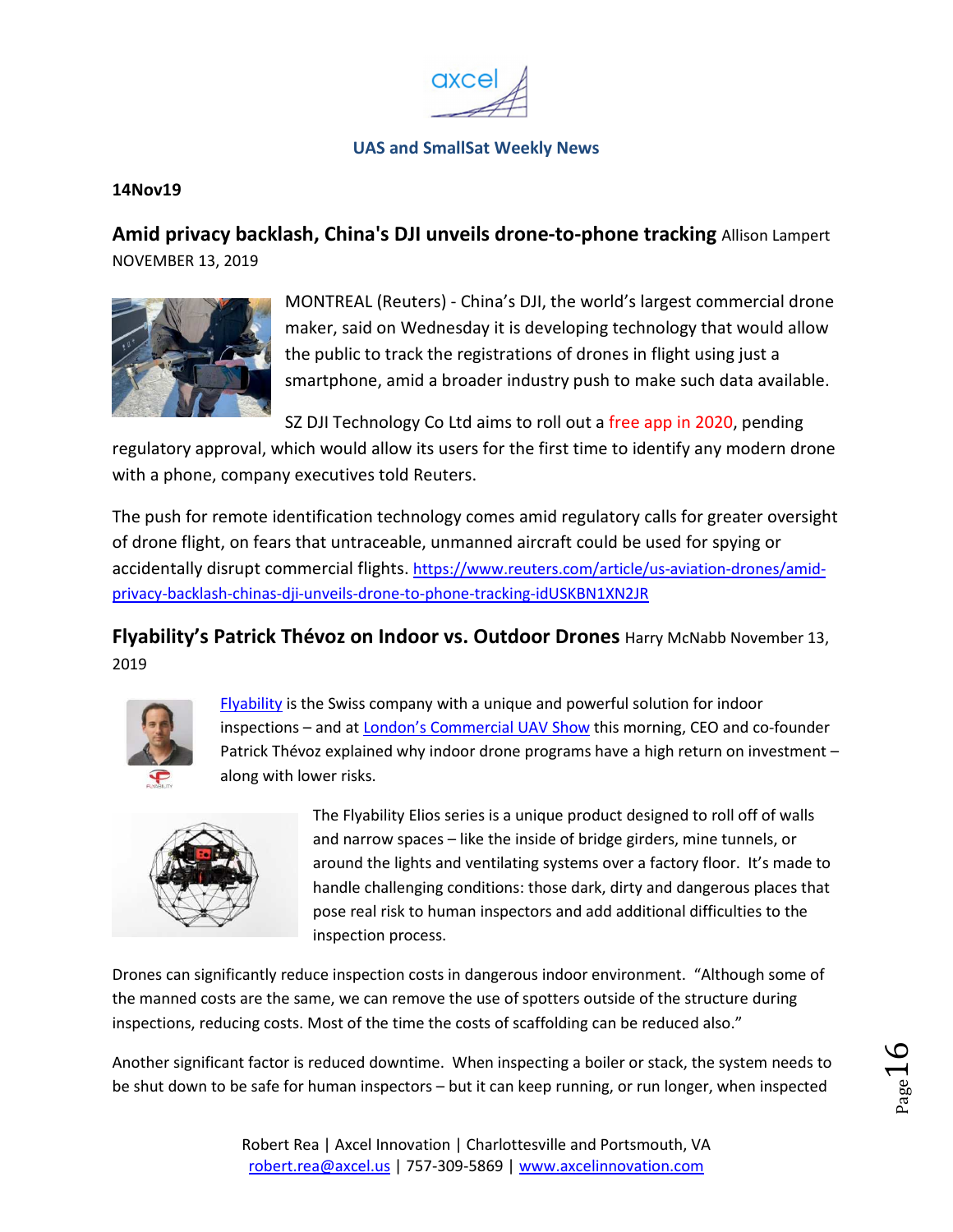

<span id="page-16-0"></span>by drone. In those cases, says Thévoz: "The ROI is often over 100 times the cost of the drone just for one application."

And, not having a human exposed to areas like boilers, stacks, or the insides of nuclear power facilities is an incredible benefit. "The risk factors are really in our favor". https://dronelife.com/2019/11/13/flyabilitys-patrick-thevoz-on-indoor-vs-outdoor-drones/

### **Kansas DOT Notches Milestone BVLOS Flight** Michael Bates November 13, 2019



The Kansas Department of Transportation's Unmanned Aircraft Systems Integration Pilot Program has successfully completed the first beyondvisual-line-of-sight drone operation using only onboard detect-and-avoid systems.

The flight marks the first time the FAA has authorized an operation to fly BVLOS without a requirement for visual observers or a ground-based radar. The FAA's approval for the flight was granted based on the utilization of Iris Automation's detect-and-avoid system, called Casia, which provides commercial drones with automated collision avoidance maneuvers.

The nine-mile flight was conducted by a fixed-wing drone and allowed a Kansas State University Polytechnic Campus team and Iris Automation flight team to inspect power lines in collaboration with the state's largest energy provider, Evergy Inc. In the first two days of flights, the team completed more than 150 miles BVLOS.

Historically, all FAA-issued Part 107 BVLOS waivers have required visual observers or ground-based radar. These mitigations limit the possibility of true BVLOS flights, as they are typically prohibitively expensive and limit operations to pre-defined corridor areas with radar coverage. This approval is the first of its kind for long line linear infrastructure and is the first step to enable routine commercial inspection across the state. https://unmanned-aerial.com/kansas-dot-notches-milestone-bvlos-flight

**XPONENTIAL 2020 Will Feature Co-Located Public Safety Event** Michael Bates

November 13, 2019



AUVSI and the Airborne International Response Team are partnering to produce the DRONERESPONDERS Global Public Safety UAS Summit and Major Cities Meeting, set to be co-located with XPONENTIAL 2020 at the Boston Convention and Exhibition Center and start on May 4, 2020.

"Increasingly, drones are proving to be essential tools for a wide range of lifesaving missions around the world," says Brian Wynne, president and CEO of AUVSI. "The meeting will provide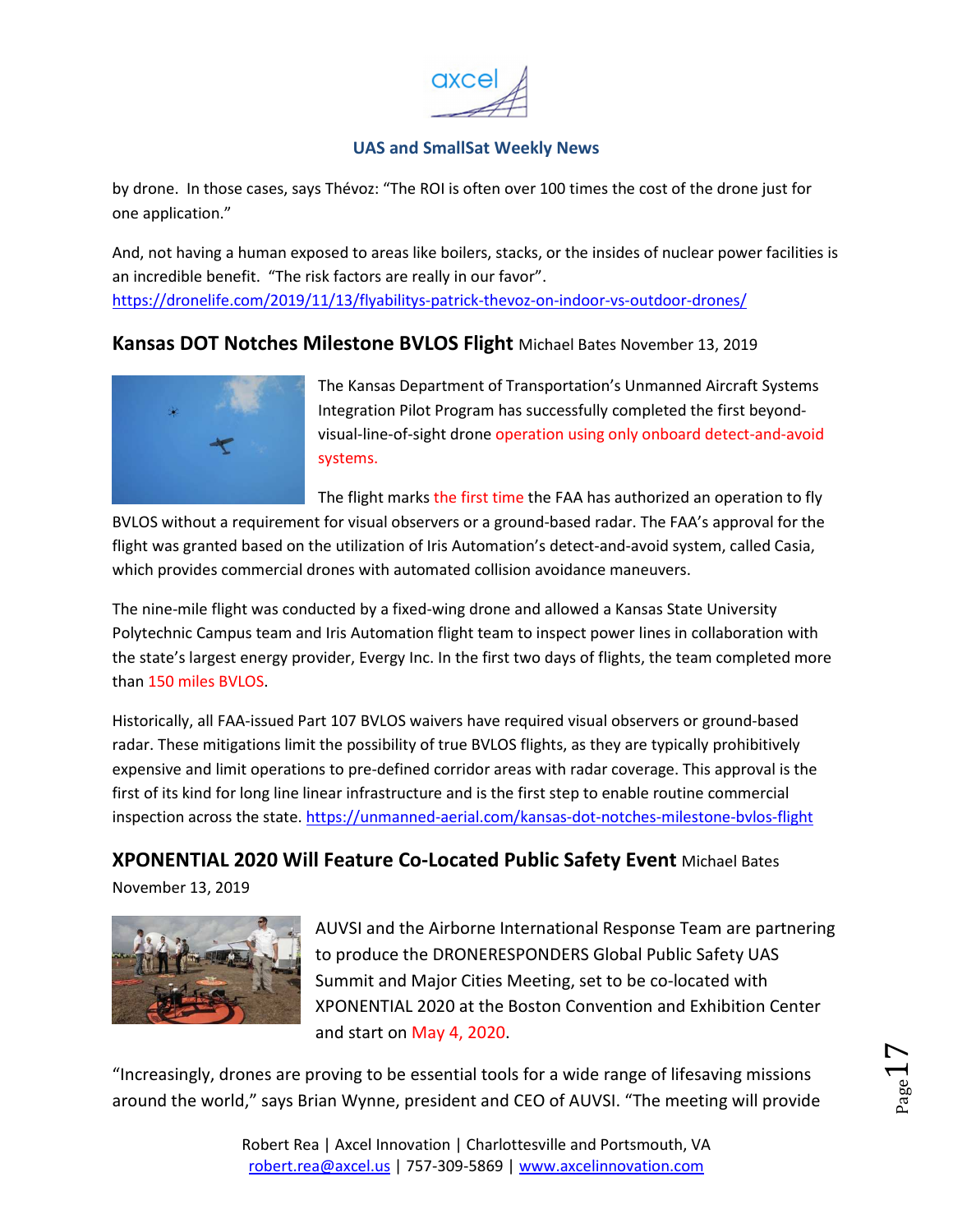

<span id="page-17-0"></span>an educational forum to further unite this vital community to provide training, use studies and best practices for implementing drones to support and protect public safety professionals."

The Summit will kick off on Monday, May 4, with the Major Cities Meeting – a special invitationonly conclave for UAS program managers and remote pilots representing public safety agencies from the world's largest metropolitan areas. On Tuesday, May 5, the summit will officially open to all registrants, with two full days of programming surrounding the use of drones by law enforcement, fire services, search and rescue, emergency management and humanitarian organizations. https://unmanned-aerial.com/xponential-2020-will-feature-co-located-public-safetyevent?utm\_medium=email&utm\_source=LNH+11-14- 2019&utm\_campaign=UAO+Latest+News+Headlines

**XAG takes top honour at 2019 Crop Science Awards** AGRICULTURE APPLICATION NEWS UK ALEX DOUGLAS NOVEMBER 14, 2019



**XAG has been awarded 'Best Innovation in Precision Farming Technology' for its smart agriculture solutions presented in London.** 

The awards recognizes XAG as the trailblazer of precision agriculture which integrates drone, Artificial Intelligence and Internet-of-Things to

build a sustainable agroecosystem that grows more nutritious food with minimal ecological footprint on earth.

XAG was selected as a finalist in the following three categories: Best Innovation in Precision Farming Technology for accelerating developments in precision agriculture technology, Best Application Technology Innovation for improving the precision and safety of pesticide application and Best Company from an Emerging Region for making the greatest contribution to the crop protection industry.

The smart agriculture solutions are designed with four aspects, which include building digital farming infrastructure such as Real-time Kinematic navigation network and high-definition field maps, developing automated drones and robots for precision operation, connecting land, crop, farmers and consumers through the Agricultural IoT System and cultivating Agriculture AI for prescription map application. https://www.commercialdroneprofessional.com/xag-takes-ton-honourat-2019-crop-science-

awards/?utm\_source=Email+Campaign&utm\_medium=email&utm\_campaign=45819-317158- Commercial+Drone+Professional+DNA+-+2019-11-14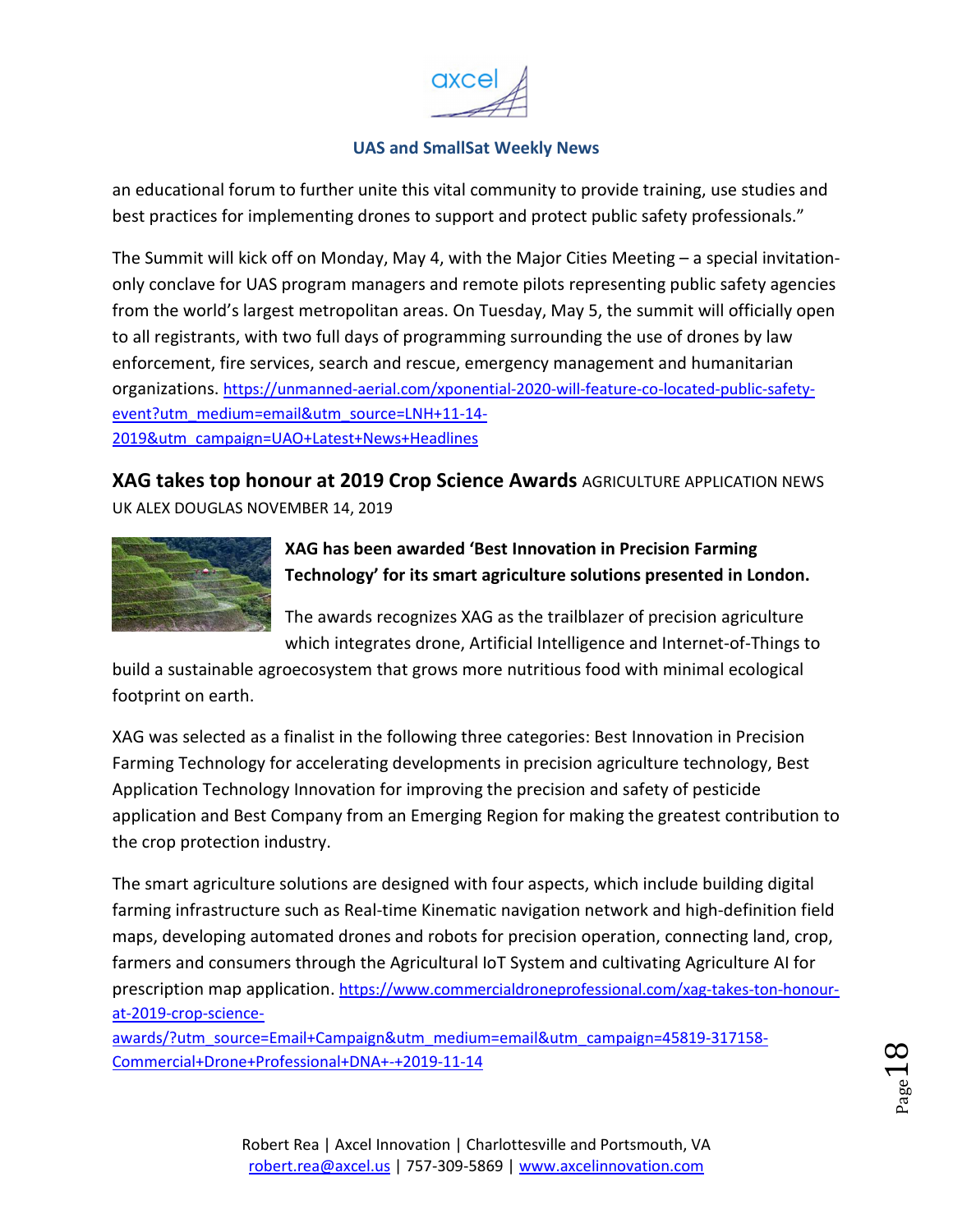![](_page_18_Picture_0.jpeg)

# <span id="page-18-0"></span>**Drone Risk Management Now at Measure Ground Control Users' Fingertips**

Michael Bates November 13, 2019

![](_page_18_Picture_4.jpeg)

REIN's DroneInsurance.com, a digital drone risk management platform, is collaborating with Measure to enable commercial drone operators to access customizable coverage options that match their unique operational and organizational needs, as integrated within Measure's Ground Control app.

"As commercial drone applications soar to widespread adoption, it's becoming increasingly critical for commercial drone operators to streamline their operations," says Christopher Dean, CEO at REIN. "This integration is focused on empowering businesses, operating drone fleets of all sizes, to quickly view and manage the tools they need to ensure operational success – including hardware, flight planning software, safety and risk management solutions."

DroneInsurance.com's tiered approach to coverage allows drone operators to protect against risks both on the ground and in the air. Starting with Base Coverage, operators can protect their ground operations. Then, to match the commercial drone industry's dynamic and seasonal workflow, drone operators can add on-demand Flight Coverage for as little as a day, or as long as a year, and select the liability limit that best suits their business needs. Drone operators can also add coverage for sensors and ground equipment such as base stations. https://unmannedaerial.com/drone-risk-management-now-at-measure-ground-control-usersfingertips?utm\_medium=email&utm\_source=LNH+11-14- 2019&utm\_campaign=UAO+Latest+News+Headlines

# **OCEANS UNMANNED, PARTNERS EXPAND DRONE TRAINING TO SCOTLAND** AUVSI

NEWS NOV 12, 2019

![](_page_18_Picture_10.jpeg)

In an effort to provide UAS support for marine mammal disentanglement response efforts in Sweden, Oceans Unmanned Inc., the Scottish Entanglement Alliance and DARTdrones have expanded their freeFLY initiative into the country.

Through the program, which was launched in 2018, networks of local volunteer drone operators that are available to support regional response

groups are provided with equipment and hands-on training. UAS operators were provided with initial flight training and advanced safe launching, operating, and recovering drones from small boats and support vessels over the course of a two-day session that it hosted.